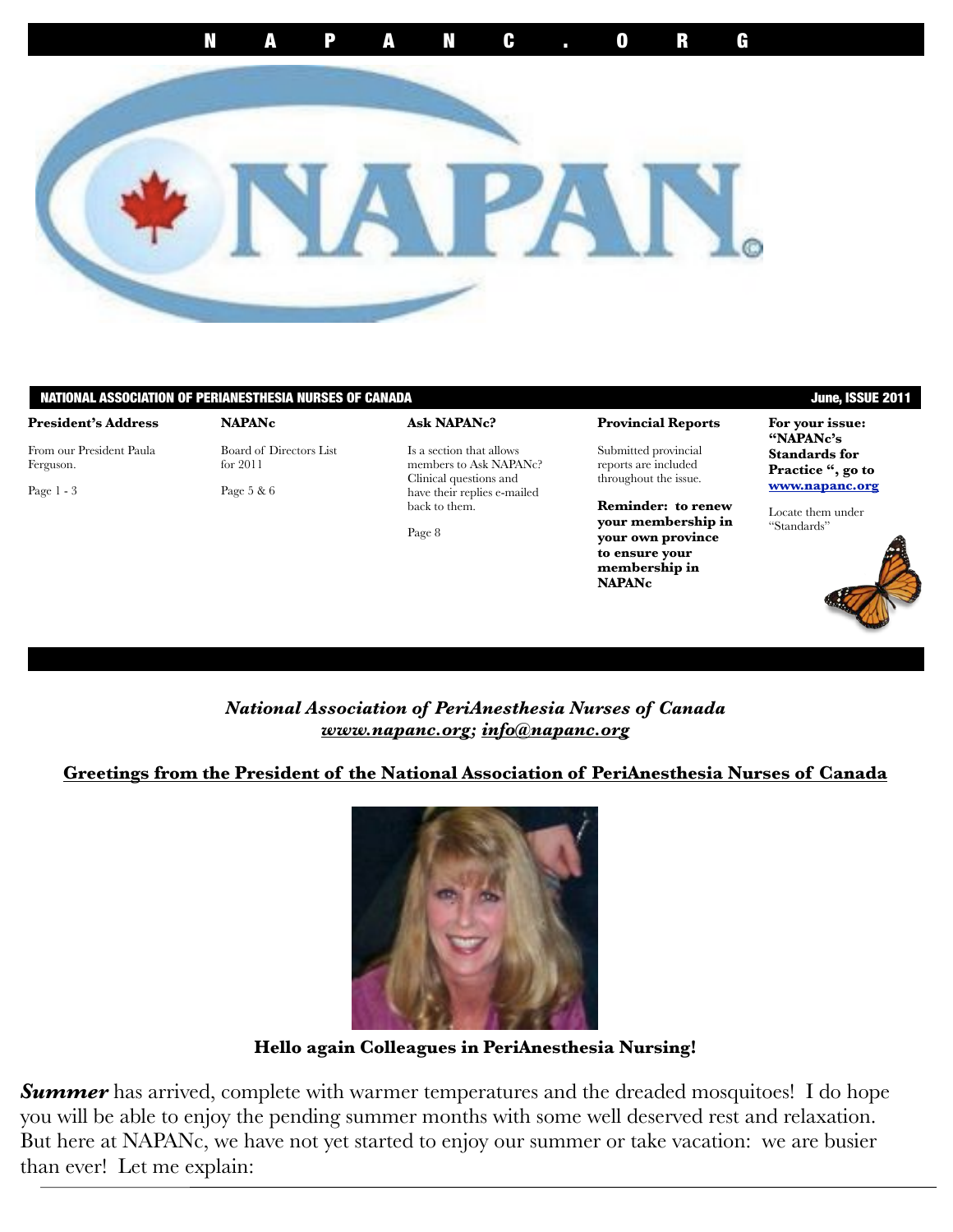#### **President Address continued**

The **NAPANc Standards Committee** has been in full-speed-ahead mode as they complete the revisions and add new material to our soon-to-be-published **2nd Edition** of our **NAPANc "Standards for Practice"**. The Board of Directors has been stepping up their meetings in order to review and give their approval for each and every section of this exciting new document. This new edition will be released in time to introduce it to you at the upcoming National and International conferences, **October 2, and October 3-5, 2011** respectively, in **Toronto, Ontario**. So don't miss out: purchase your copy at the conference(s) or watch for the new Standards order form on our website coming very soon!

If you wish to make a financial **donation** towards the printing of the 2nd edition of the NAPANc Standards for Practice, your name to be added to the outside back cover of our Standards where the sponsorship acknowledgements will be listed. You may complete the Standards donation form attached in this newsletter, or contact the chair of the Fundraising committee (Laura Van Loon) at [info@napanc.org](mailto:info@napanc.org) right away to contribute to this new document. You will be glad that you did!

And about these conferences……

The **10th Annual National NAPANc Conference** planning is well under way, and is being hosted by OPANA at the Sheraton Centre Hotel. 123 Queen Street West, Toronto, Ontario on Sunday, **October 2, 2011**. It is being held just prior to, and in conjunction with the International Conference to allow you to attend both in one trip. Visit [www.napanc.org](http://www.napanc.org) or [www.opana.org](http://www.opana.org) for further information. Registration is already open: [www.opana.org](http://www.opana.org) .

The inaugural **International Conference for PeriAnesthesia Nurses (ICPAN)** is being held at the same location: the Sheraton Centre Hotel and includes 3 days of International speakers from 9 countries for a total of 26 presentations, plus tours to local PeriAnesthesia units, and a Grand Opening for the Exhibitors on Sunday evening. *Registration for this event is now underway: Early*  **Bird Deadline is June 30!** So don't delay in taking advantage of these savings. Again, the dates: **October 3-5, 2011. Please go to [www.icpan.info](http://www.icpan.info) to review the Program or to register for this event.**

Canadian delegates attending both the National and International conferences will be given conference discounts for individual daily registrations for the ICPAN conference. Registration information is available on the ICPAN website (again, [www.icpan.info\)](http://www.icpan.info) .

**NAPANc** is also pleased to announce that we will be offering a **Bursary for Conference Registration to the National Conference (October 2) to one successful applicant from every provincial association (9) across Canada. Please look for the Bursary Application Form further in this newsletter. Isn't that another great incentive to attend the National conference this year?**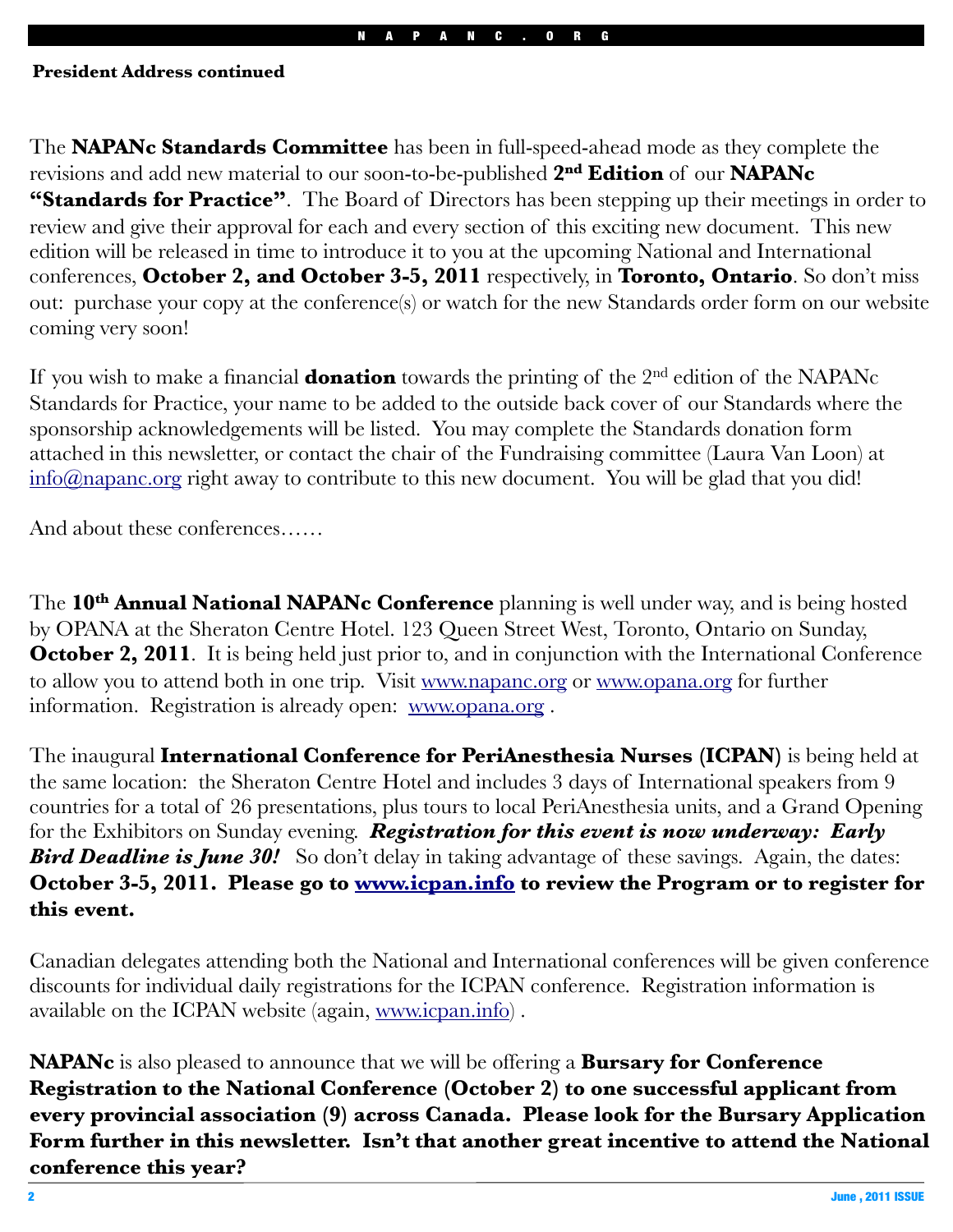# **Recent Events**: **President Address continued**

- **1. PANA-SAC** held their AGM on May 4, 2011 in Calgary, Alberta, and elected a new Executive. Go to [www.panasac.ca](http://www.panasac.ca) to see their new website and all of their new information.
- **2. MAPAN** held their AGM on April 30, 2011 in Winnipeg, Manitoba and elected a new Executive. Visit the NAPANc website [\(www.napanc.org\)](http://www.napanc.org) for further information regarding their association (under "Provinces/Territories") or to join their association (under "Application Forms").

# **Upcoming Events:**

- **1. National (NAPANc) Conferences (mark your calendars!)**: **October 2, 2011:** Toronto, Ontario **October 18-21, 2012**: Dartmouth, Nova Scotia (mark your calendar!)
- **2. NAPANc Standards for Practice: Second Edition, 2011** will be available in October at the conference(s). Watch our website: <u>www.napanc.org</u> for the announcement.
- **3. Certification:** We await news from the Canadian Nurses Association regarding the date we will begin work on this huge project. Please watch our website for more news!

If you would be interested in becoming more involved with your provincial association or here at NAPANc, please don't hesitate to contact me by email at  $\frac{info(\hat{Q})}{mapanc.org}$ , any time!

Your faithful supporter of PeriAnesthesia Nursing, **Paula Ferguson**,, RN, MN, President, National Association of PeriAnesthesia Nurses of Canada, 2009-11

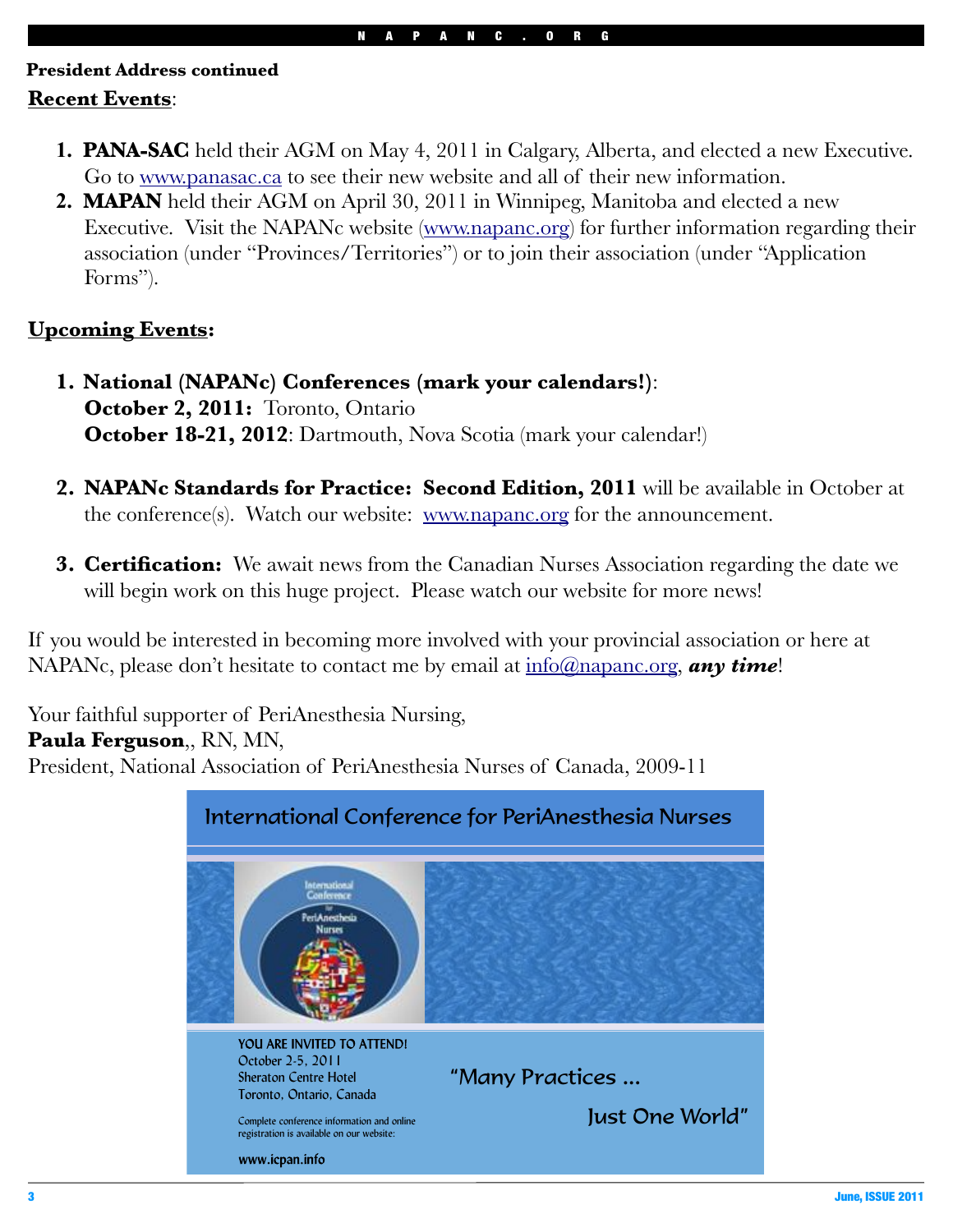#### NAPANC.ORG

# **10 WAYS TO PARTICIPATE IN SELF-REGULATION**

1. Practise safely, competently and ethically.

2. Act professionally and accept accountability for your own practice.

3. Understand and practise in accordance with standards, legislation and policies relevant to nursing and your practice setting.

4. Practise within your scope of practice and level of competence.

5. Attain and maintain competence, and use reflective practice in participating in continuing competence processes.

6. Maintain your fitness to practise.

7. Participate in quality improvement/quality assurance processes.

8. Maintain your current registration.

9. Take action if you become aware of unsafe, incompetent or unethical practice.

10. Understand and advance the role of nursing and its relationship to the health-care system clients, colleagues, students and the public.

Source: CNA

Permission to reprint from CNA: June, 2011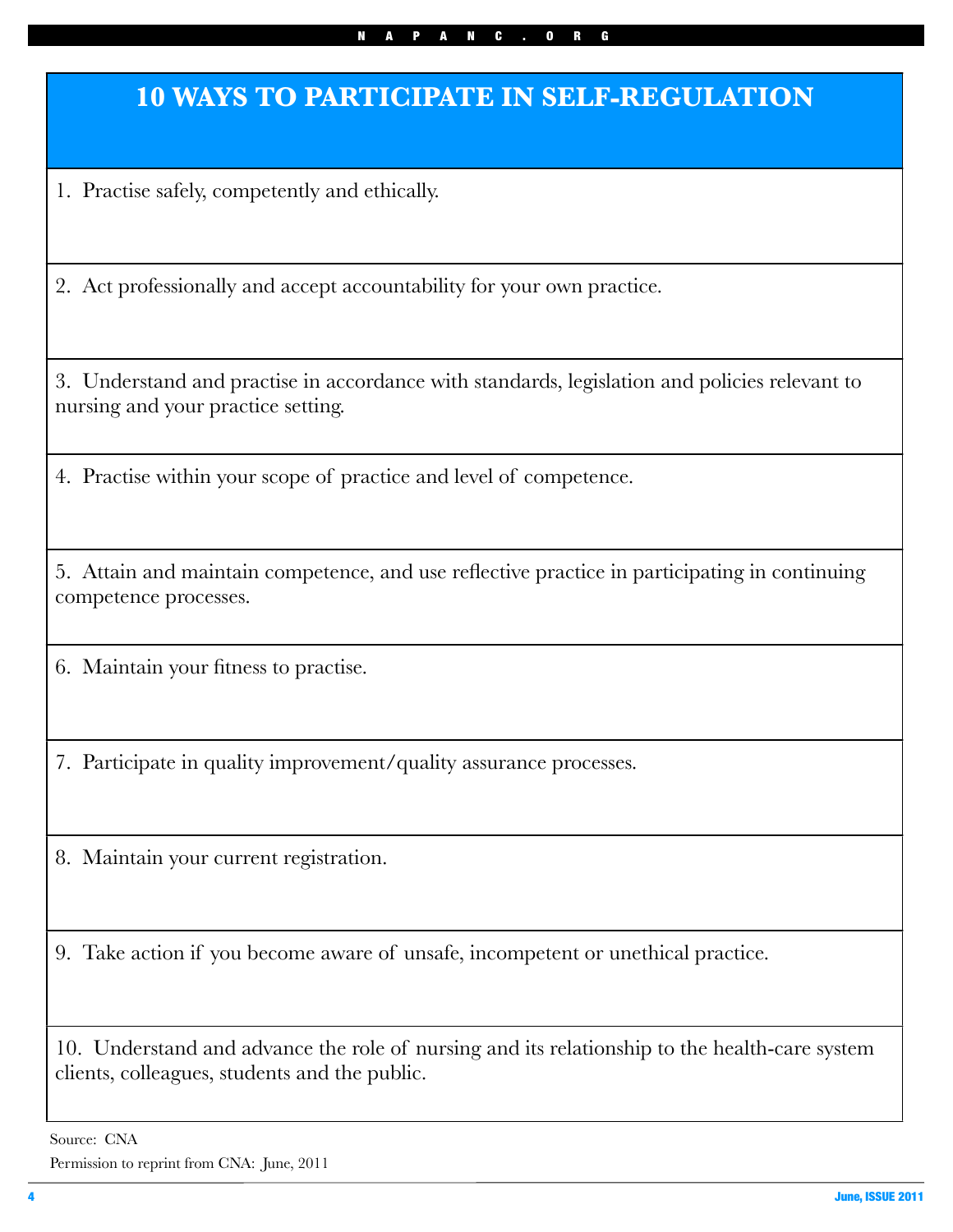# **2011 NAPANc Executive/Board/Committee Chairs/Contacts /Email List**

| <b>EXECUTIVE</b>     |                   |                                         |
|----------------------|-------------------|-----------------------------------------|
| Paula Ferguson       | President         | info@napanc.org                         |
| Laura Van Loon       | Past President    | Ivanloon2001@yahoo.com                  |
| Sandra Robinson      | Secretary         | malkia23@yahoo.com                      |
| Jean Spotowski       | Treasurer         | jspot@telusplanet.net                   |
|                      |                   | jean.spotowski@albertahealthservices.ca |
| Vacant               | President-Elect   |                                         |
| Laurel Archer        | Treasuer-Elect    | Laurel.Archer@vch.ca                    |
| Louisa Bartlett      | Secretary-Elect   | louisabartlett@shaw.ca                  |
|                      |                   |                                         |
|                      |                   |                                         |
| <b>BOARD MEMBERS</b> | <b>PRESIDENTS</b> | <b>PROVINCES/JURISDICTIONS</b>          |
| Dory Glaser          | <b>PANASAC</b>    | Dory.Glaser@albertahealthservices.ca    |
| Angela Winter        | <b>PANANAC</b>    | angela.winter@albertahealthservices.ca  |
| Kathy Jellow         | <b>PANGS</b>      | kjellow@sasktel.net                     |
| Fran Coates          | <b>MAPAN</b>      | fdcoates@shaw.ca.                       |
| Marianne Kampf       | <b>OPANA</b>      | kampf@hhsc.ca                           |
| Thao Le              | QPANA             | info@aipaq.org                          |
| Laura McNulty        | PANNB/PEI         | mcnultyl@nb.sympatico.ca                |
| Maureen Landry       | <b>ANSPAN</b>     | Maureen.Landry@cdha.nshealth.ca         |



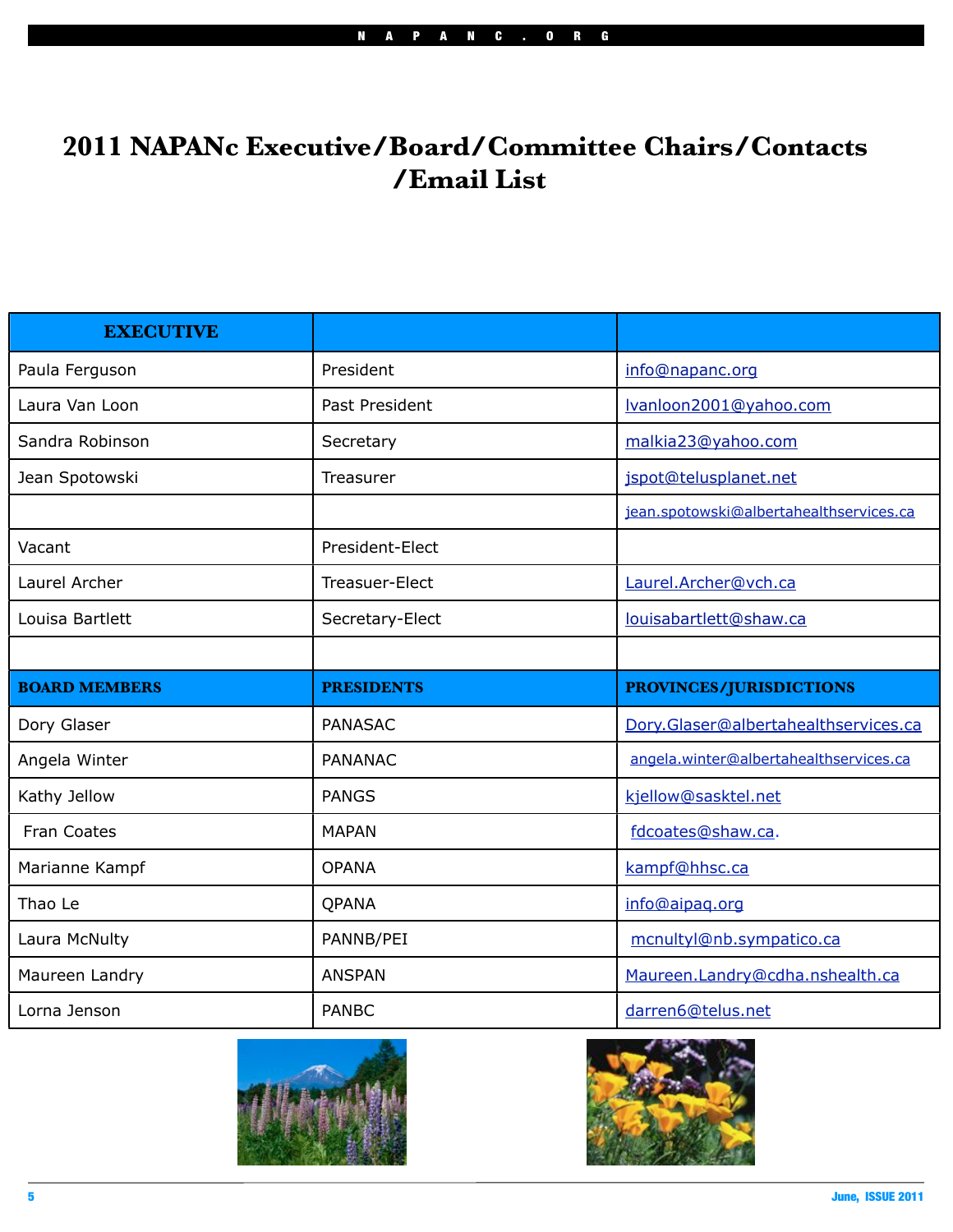# **2011 NAPANc Executive/Board/Committee Chairs/Contacts /Email List**

| <b>COMMITTEE CHAIR</b>                                                                                                      |                                          |                                                         |  |
|-----------------------------------------------------------------------------------------------------------------------------|------------------------------------------|---------------------------------------------------------|--|
| Marianne Kampf 2011                                                                                                         | Conference-Co-Chair                      | kampf@hhsc.ca                                           |  |
| Ramona Hackett 2011                                                                                                         | Conference-Co-Chair                      | ramona.hackett@sunnybrook.ca                            |  |
| Paula Ferguson                                                                                                              | Executive & Website                      | info@napanc.org                                         |  |
| Laura VanLoon & Marion Power                                                                                                | <b>Standards</b>                         | Ivanloon2001@yahoo.com<br>Marion.Power@cdha.nshealth.ca |  |
| Paula Ferguson, Thao Le, Simone<br>Towle, Cindy Thorne, Nela Crisan,<br>Laurel Archer, Colleen Archbold,<br>Louisa Bartlett | <b>Standards Committee Members</b>       |                                                         |  |
| Laura VanLoon                                                                                                               | <b>Fundraising &amp; Nominations</b>     | Ivanloon2001@yahoo.com                                  |  |
| Susan Nahorney                                                                                                              | Editor                                   | susan.nahorney@ultrafastwireless.com                    |  |
| <b>CONTACTS</b>                                                                                                             |                                          |                                                         |  |
| Agnes Reidiger                                                                                                              | Yukon                                    | agnesriediger@yahoo.com                                 |  |
| Sally MacDougall                                                                                                            | <b>NWT</b>                               | smacdougall@theedge.ca                                  |  |
| Kathy-Lynn Worthman                                                                                                         | <b>NL</b>                                | jodyworthman@nf.sympatico.ca                            |  |
| <b>INTERNATIONAL CONFERENCE</b><br><b>COMMITTEE</b>                                                                         | <b>2012 NAPANC</b><br><b>NOVA SCOTIA</b> |                                                         |  |
| Paula Ferguson, Laura VanLoon,<br>Sandra Robinson, Sue Nahorney,<br>Angela Winter                                           | Maureen Landry & Marion Power            |                                                         |  |
|                                                                                                                             |                                          |                                                         |  |



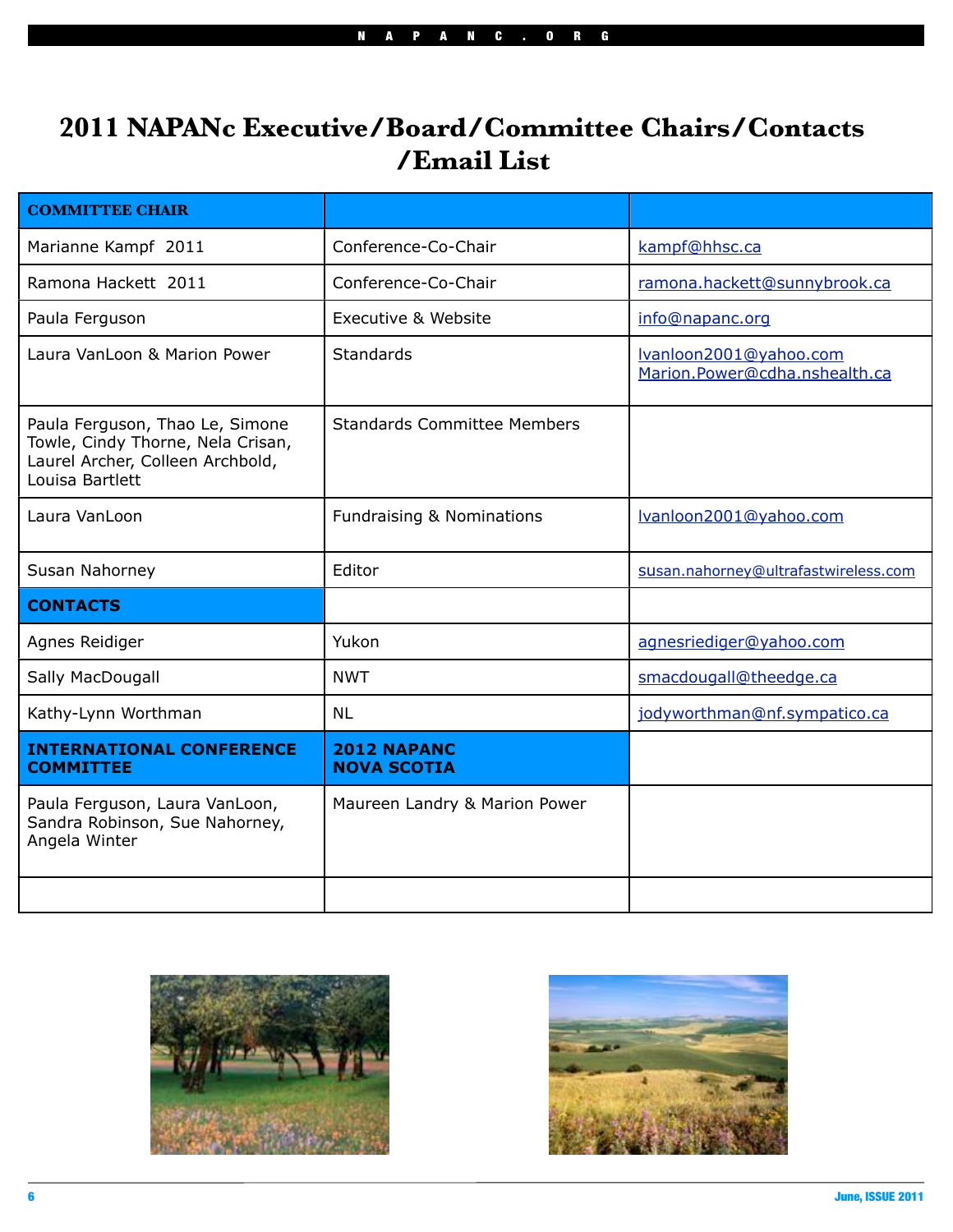

Association des infirmières et infirmiers en soins périanesthésiques du Québec Quebec PeriAnesthesia Nurses Association

Membership 2011- 2012

Up to the present time, there are 80 members.

#### QPANA 18th Annual Conference

In Montreal, on May 7<sup>th</sup> 2010, QPANA's 18<sup>th</sup> annual conference, titled "Progressons vers l'avenir– Heading to the Future Care" was a successful event. It was also a special occasion to celebrate the association's 20<sup>th</sup> anniversary. Simultaneous translation was able to maintain for the benefit of members. It was a great pleasure to have the presences of Ms Paula Ferguson and Mrs. Laura Van Loon who gave an update on the national news.

#### QPANA Provincial Activities

Currently, a Committee of the Quebec Ministry of health and social services (MSSS) aims to develop a hybrid E-Learning in perioperative nursing training program. A Committee of experts is created and is composed of staff from MSSS/DGSSMU (General Branch of University medicine and health services), OIIQ (Quebec Order of Nurses), OIIAQ (Quebec Order of License Practice nurses), AQESSS (Quebec Association of health and social services institutions), CIISOQ (Corporation of Quebec OR Nurses), and CSSSS (Health and Social Service Centre). QPANA was invited by the the person in charge of the project from the MSSS to work in collaboration with the group.

The meeting occurred in May 2<sup>nd</sup>, QPANA acted as an expert in defining the skills, the competences, and the nursing activities in postanesthesia care in the PACU. QPANA revised the final work document sent by the MSSS in May 29<sup>th</sup>. All QPANA works and suggestions which were based on the NAPANc Standards for Practice were well received and accepted by all the expert committees.

#### QPANA DEFENSE PERIANESTHESIA NURSES

In the Quebec new nursing convention, negotiated between the Quebec Nursing Union and the Quebec Minister of Health, the nursing activities in the PACU are not considered as critical cares. Therefore, QPANA has to stand up to our members to prove nursing activities in the PACU are critical care:

- A letter was sent to the Quebec Minister of Health and Social Service, with copy to the President of the Quebec Order of Nurses, the Quebec Prime Minister and the President of the Quebec Nursing Union. All the elements why nursing activities in the PACU are critical care are included
- A separate letter was sent to the President Quebec Nurses Union to ask her collaboration and help to defence the interest of PACU nurses

Up to present time, QPANA received a letter of confirmation from the offices of the Quebec Minister of Health and the Quebec Prime Minister. All reassured that the QPANA point of view was taking in great consideration and it was brought up to the attention of the Quebec Health Minister.

#### QPANA MEETING AND PLAN

QPANA plans to have the next meeting in July in order to go over the evaluation of the last conference, the planning for the future one and the administration works that will have to be done

Kind regards, Thao Le QPANA President and National Representative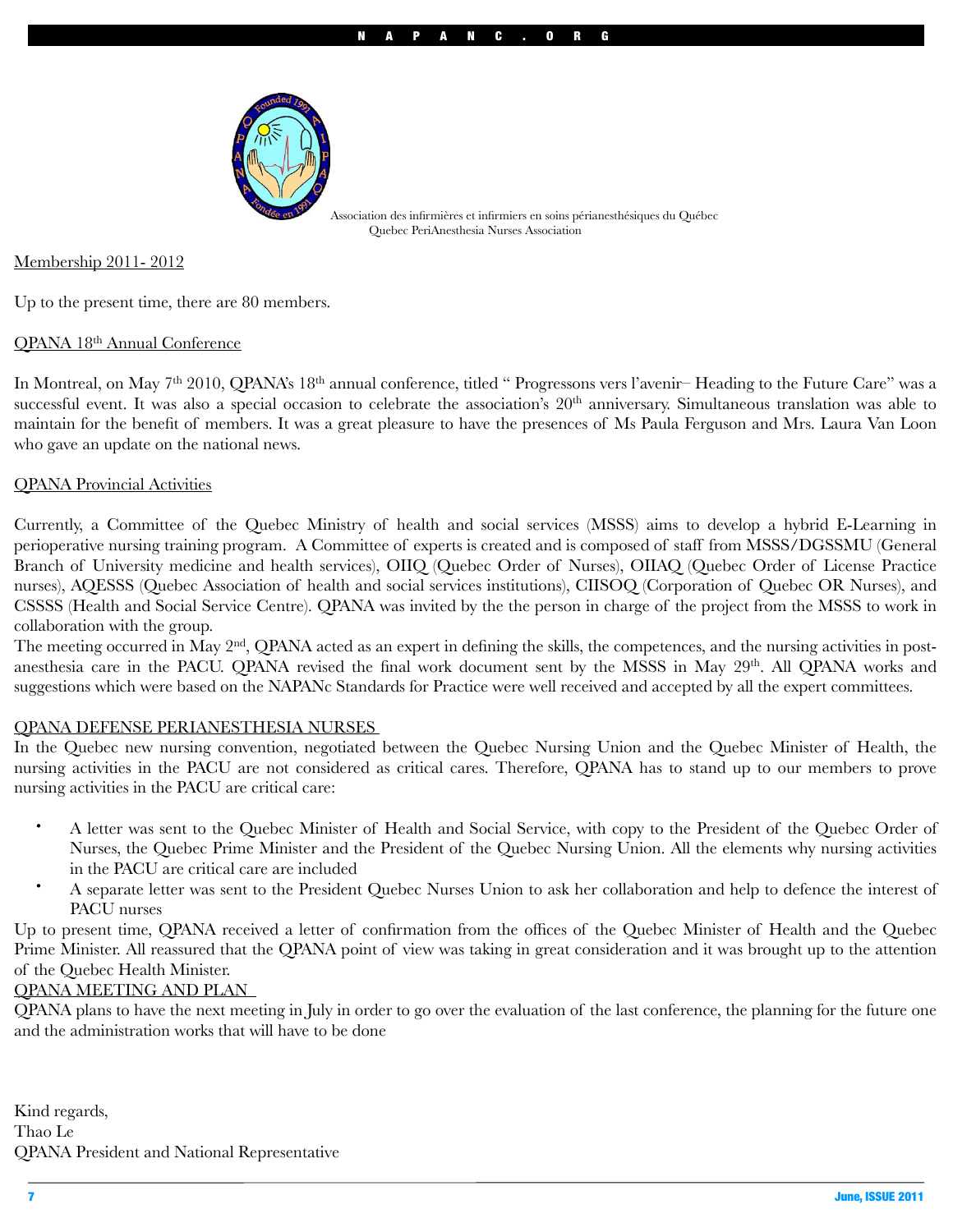# **ASK NAPANc?**

A question about practice of the length of stay of Carotid patients in the Recovery Room.

I am a member of MAPAN and an Educator for the recovery room. We have been presented with the proposal to dramatically decrease our Carotid patients length of stay in the recovery room. I would be interested to see what common practice is across Canada and if any facilities have criteria surrounding this type of patient. I would be willing to compile the data received and share that information. Respectfully submitted, Trica Garrioch Continuing Education Instructor Surgery Program, St. Boniface Hospital [PGARRIOCH@sbgh.mb.ca](mailto:PGARRIOCH@sbgh.mb.ca) 

# **ASK NAPANc?**

I am looking for information regarding the patient/nurse assignment process in your Surgical Day Care/ Day of Surgery Units. Could you please describe your process or model?

Thanks Daphne Whalen-Brake MN, RN Clinical Educator SDC,PAC,PACU, [daphne.whalenbrake@easternhealth.ca](mailto:daphne.whalenbrake@easternhealth.ca)

# **ASK NAPANc?**

I am looking for information regarding your screening process for OSA patients. Could you please describe or attach your assessment tool and the criteria that must be met to initiate sleep studies? For example, if using the STOP-BANG questionnaire, how many items must be positive before the nurse will initiate investigations? Is it a nursing responsibility? Do you have a policy/process that you would share please?

Thanks,

Daphne Whalen-Brake MN, RN Clinical Educator SDC,PAC,PACU, [daphne.whalenbrake@easternhealth.ca](mailto:daphne.whalenbrake@easternhealth.ca)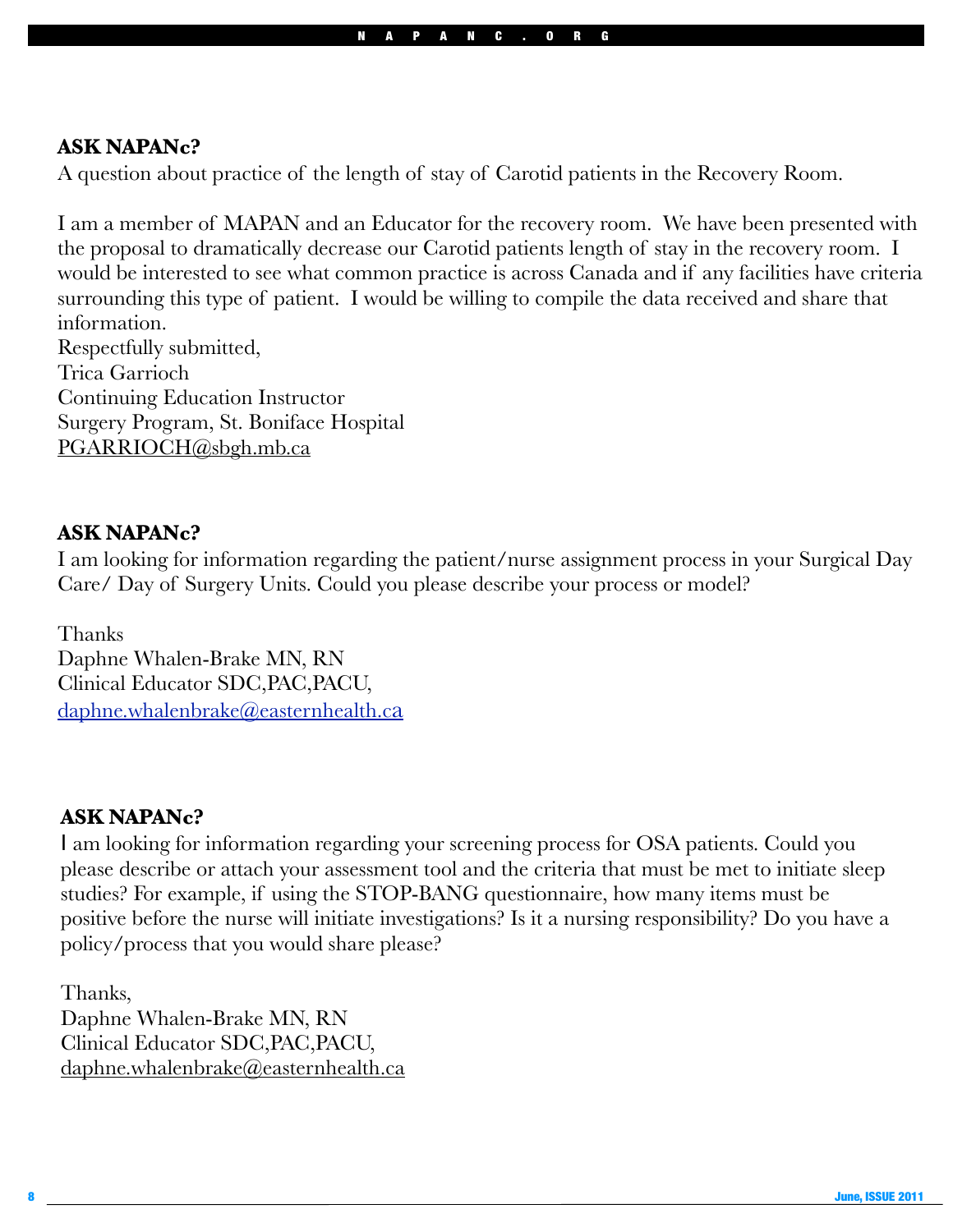

**PANBC** is slowly growing. It has been a busy year and the summer has come quickly.

We are working hard to recruit leadership throughout the province. We are glad to announce that we have attained some Regional Representation. It is important to have connections and communication throughout the province of British Columbia.

The members below have been very instrumental in spreading our news and information.

### **PANBC Regional Representatives:**

Vancouver Island Region - Nanaimo (Nanaimo Hospital): Brigette Quinn Northern Region - University of Northern BC: Carrie Hickson Interior Region - (Kelowna): Donna Fulton Interior Region - (Kelowna): Janet King

We have 65 members to date. Most of our membership comes from our Educational Day in October. We are busy planning for this October 29<sup>th</sup> 2011. It is really exciting. We are calling it "Building Blocks in BC". It is something to look forward to. Last years Day was a great success. We are busy finding sponsors and preparing ideas to make it a great day.

We are hoping to increase our membership and form a Journal Club by August 2011. We are also looking for members willing to lead committees such as the Newsletter etc. We are also looking at filling the following positions: It is a challenging feat.

- 1. Secretary Elect
- 2. Treasurer Elect
- 3. President Elect

There has been a lot of support in our Region from our administrators and Anesthesia groups and own Peri-Anesthesia Nurses. It is great to build the momentum and we are looking forward to the updated Standards coming in October 2011. Thanks

### **PANBC**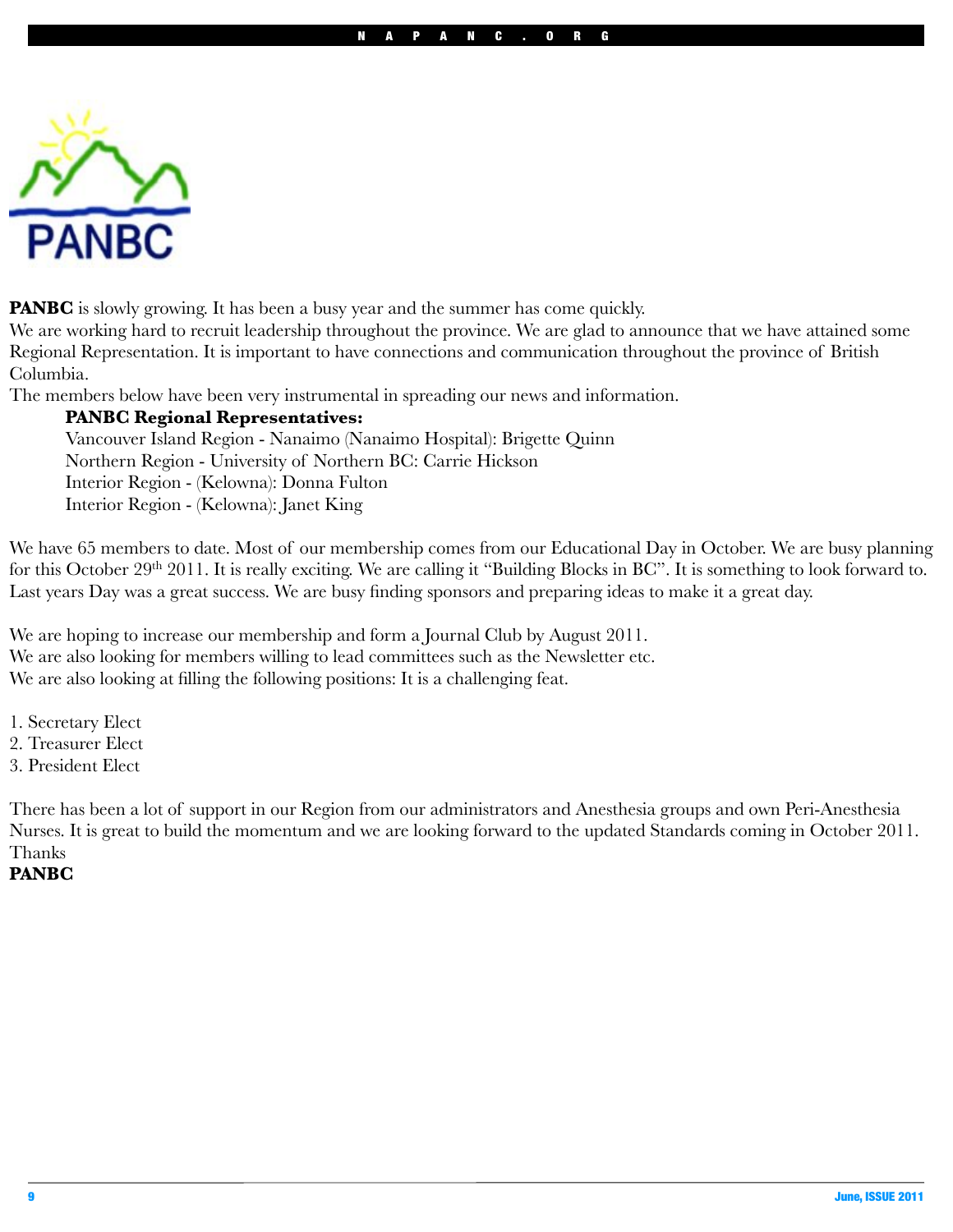### **PANGS**

The very long prairie winter has finally come to an end. Like other parts of the country we have experienced our flooding this spring, but it looks like the worst is over.

PANGS now has 70 members.

As PANGS President, I represented PANGS at the Membership Groups Meeting at the Saskatchewan Registered Nurses Association (SRNA) on March 22, 2011. Initially, a blizzard forced myself and others to cancel our attendance. However, the SRNA managed to establish a teleconference so that the members that were storm staid could still partake in the discussions.

The PANGS executive met during the Professional Practice Groups Members Night at the SRNA Annual Meeting in Saskatoon on May 3, 2011. The main item for discussion was how much financial assistance to offer members to attend the NAPANc National Conference and the International Conference for Perianesthesia Nurses in Toronto this October. PANGS would like to see a large provincial presence in Toronto. To that end, PANGS encourages it's members to pursue funding through their own health regions or unit educational funds to start with. The PANGS executive voted to set aside \$7500 to meet any funding shortfall incurred by our members to attend these conferences. The PANGS members in the Regina Qu'Appelle Health Region have accessed funds from the SUN Provincial Recruitment & Retention Fund.

The PANGS Provincial Conference will be held in Saskatoon, on September 17, 2011 in conjunction with the Saskatchewan Operating Rooms Nurses Group (SORNG).

There followed some discussion on the presence of families in PACU. Some institutions allow it, while others do not.

Respectfully submitted by:

Kathy Jellow, President, PANGS



# **THE ASSOCIATION OF NOVA SCOTIA PERIANESTHESIA NURSES**

The Association of Nova Scotia PeriAnesthesia Nurses (ANSPAN) currently has 42 members registered for the 2011 – 2012 year. In an effort to increase awareness and membership for 2011-2012 the information letter and questionnaire that was sent out has sparked some interest from the outlying areas and we are looking at having a representative from Cape Breton. We are also in the planning stages of setting up an ANSPAN website.

We held our 6<sup>th</sup> Annual Education Day and AGM on May 07<sup>th</sup> 2011 in Halifax NS. There were four very enjoyable presentations:

- ! Twelve Years of Charity Surgery for Cleft Lip and Palate in Vietnam-Dr. Archie Morrison DDS MS FRCD(C)
- ! Poverty, Breakfast and Robotics Dr. Ivar Mendez MD PHD FRCSC FACS
- ! Poverty and Health Peggy Durnford MSW RSW & Heather Smith MSW RSW
- ! Management of Traumatic Brain Injury and Concussion Lynne Fenerty, RN BN CNCC(c)

I am pleased to welcome Simone Towle to the position of President Elect. Simone has been actively involved for many years and a member of the NAPANc Standards Committee. Susan Allen has also joined us as our Education Coordinator.

Marion Power and I are just in the beginning stages of our planning to host the 2012 NAPANc Conference at the Holiday Inn Harbourview, Dartmouth with the dates being October 18-21, 2012 for meetings and conference.

Respectfully submitted,

Maureen Landry – President ANSPAN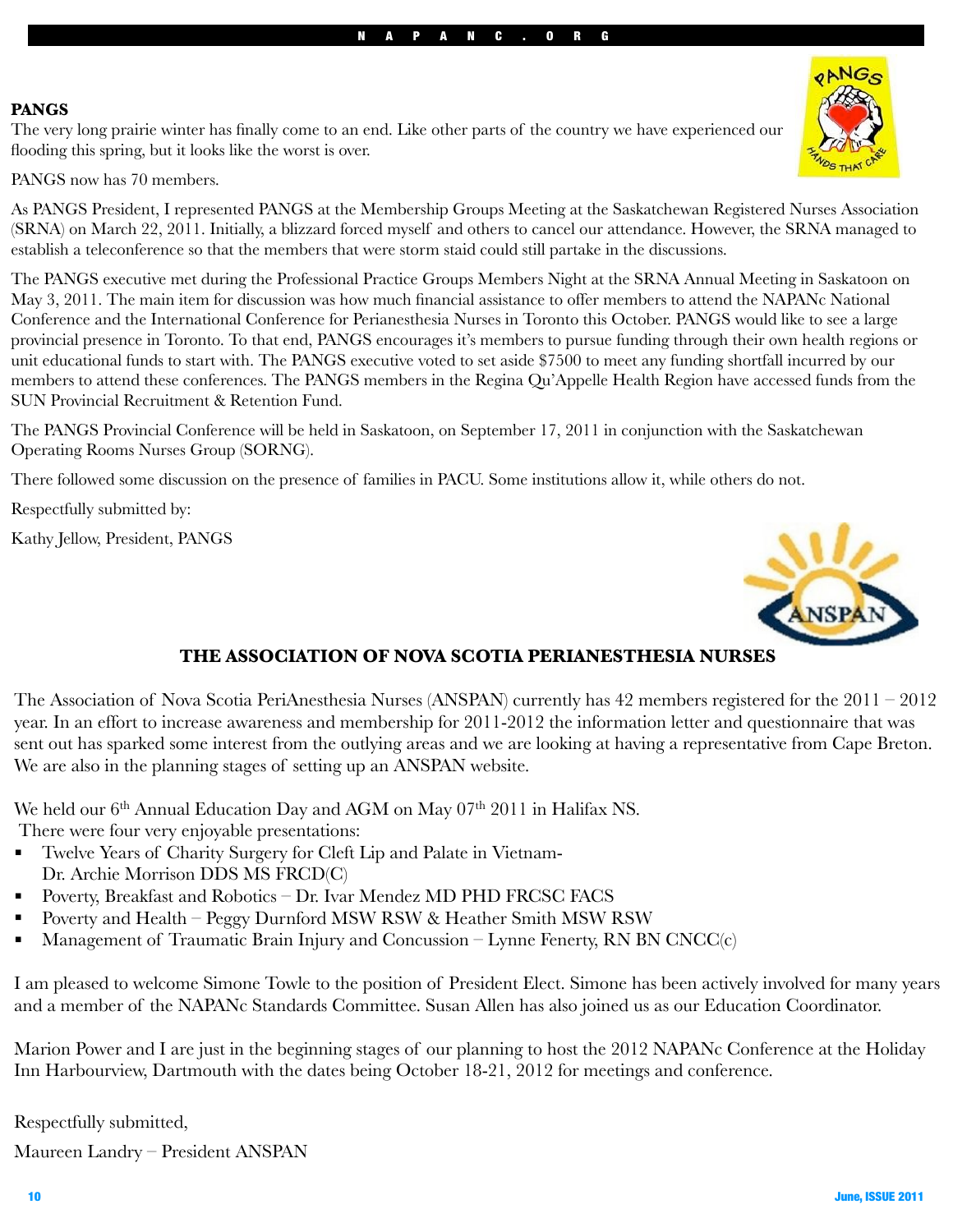# **PANA**



## **Provincial Report PANAnac**

Membership levels are a little lower than last year, although this was expected due to the Calgary conference we experienced a larger than normal membership for 2010.

Our next meeting is planned for September 17th and will include

- •Recruitment drive for new members of the executive;
- •Meeting to review our present Constitution and Bylaws,
- •Airway Bootcamp, reviewing equipment from Airway carts, intubation and extubation skills.

Much excitement about the International Conference. The program looks fantastic.

We congratulate the new executive of PANAsac and wish them well

Work on our Website [www.pananac.net](http://www.pananac.net) continues. Our next task is to make it more interactive and include a larger education component.

Respectfully submitted Angela Winter President PANAnac.

# **Standards Committee Report**

Standards Committee Report

June 8, 2011

The Standards Committee has been meeting frequently to complete reviews and revision of Resources, which require much time and dedication.

To help reduce the conference call costs, we have all adjusted to SKYPE since April 2011.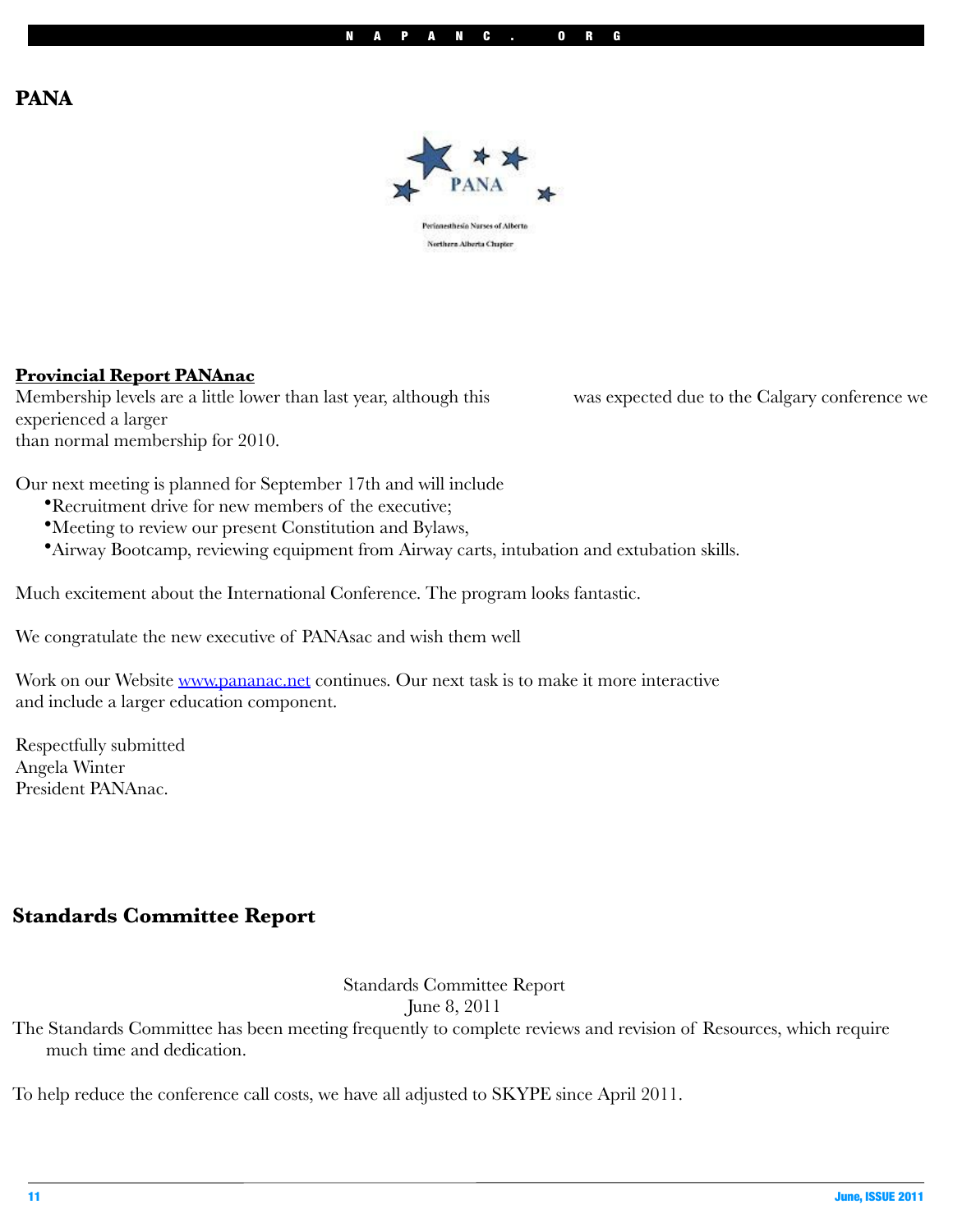**OPANA** 



#### **OPANA** is looking forward to hosting the:

**10th National Conference on Sunday October 2, 2011!**  Our conference is entitled: **Let Us Set the Pace!**

You can also find out the conference details on our website, the RNAO website as well. Please print and place in your units. Spread the word and post on your websites at work. We have received interest already and we look forward to seeing you at the conference. Official registration launch day is June 30th.

We have recruited a new member as regional director for London and that will become official at our June 17<sup>th</sup> Board meeting. We are also recruiting two other members in hopes to expand growth of our association in different regions. Membership is going up. We are now at 249. OPANA standards sales continue to be strong to date providing good revenue for the association.

OPANA's website is going to be launched shortly with a new design and the ability for our members to navigate and register on line for membership and the upcoming conference registration. Stayed tuned. We will announce it officially our opening day for NAPANc when we launch.

At our last Board meeting, on March 25<sup>th</sup>, 2011 a Code of Conduct was passed for and will be included into the present Constitution and Bylaws. Our next AGM will be after the October conference. Also, we are looking at hosting the event in Ottawa. Plans are underway in discussion.

We look forward to seeing you in Fall as we kick up our heels in celebration of what looks like two great conferences in PeriAnesthesia Nursing. Have a safe and wonderful summer with some holiday time hopefully, time to relax before we rev up in the fall.

Respectfully submitted, Marianne Kampf OPANA President



**MAPAN** hosted "Navigating the Manitoba Renal Program-a Patient Perspective" on April 6, 2011. Robert Lajeunesse RN BN Nurse Educator for the Dialysis Program at Seven Oaks General Hospital provided a unique presentation.

The MAPAN Annual General Meeting was held on April 30, 2011 at Buccacino's Cucina Italiana. Following the meeting Dr. Leigh Quesnel provided an insightful presentation on "Leadership". MAPAN members approved to provide the following one-time donations to NAPANc; a onetime donation of \$250.00 towards the printing of the second Edition of the NAPANc Standards and Resources to NAPANc, and a one-time donation of \$250.00 towards the Canadian Nurses Association Certification Examination in PeriAnesthesia Nurses to NAPANc. The MAPAN Annual Recognition Award was awarded to Chris Richardson this year.

Election of MAPAN Executive members also occurred at the Annual General meeting. MAPAN would like to thank the following out going Executive members Past President Colleen Weppler and Education Chairs Joan Toms and Fran Coates.

MAPAN Executive met the first week of June where yearly goals were set to include Constitution review, a Spring Workshop and recruitment of Vice President and Standards Chair. Dates have tentatively been set for Education Sessions and Journal Club. I would like to extend my appreciation to the NAPANc Board of Directors and thank all of you for your friendship and support over the last two years in my term as MAPAN President, and wish all of you success in your endeavours.

Respectfully Submitted by, Melanie Connors MAPAN Past President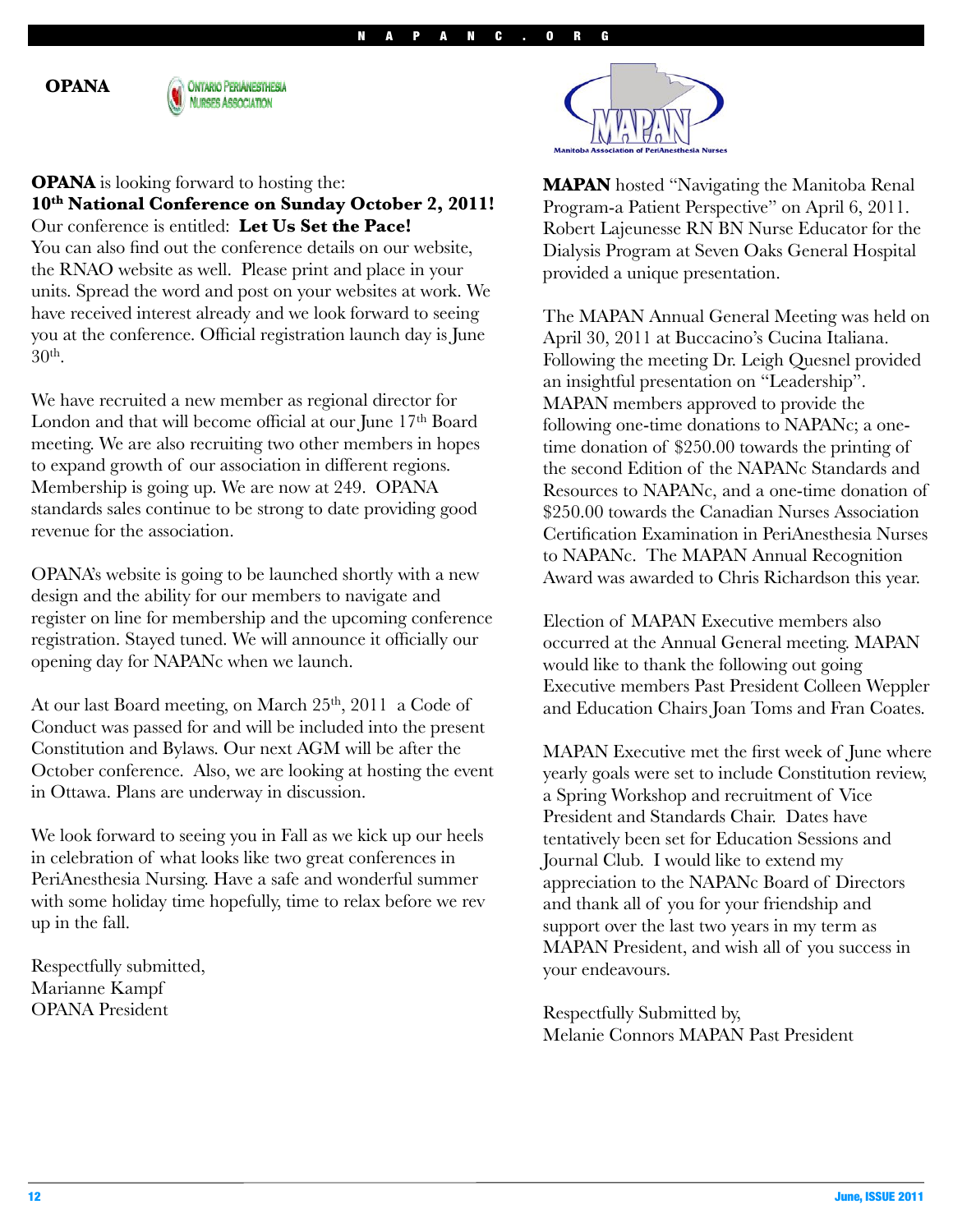#### NAPANC.ORG



#### **PANA SAC**







- the group folding
- lying dormant until volunteers come forward to take over the Executive positions.
- joining PANAnac

During the meeting, it was suggested that there may be members not present tonight that may be interested in serving on the Executive. The members could not decide the future of PANAsac at this time. A motion was forwarded to adjourn the discussion and to continue the meeting at a future date, under Article XI of the Constitution. This would enable members to make an informed decision of the outcome and hopefully encourage members to come forward as a nominee for the Executive. The motion was seconded and all present were in favour. A meeting date for May 2011 was set.

We are excited to report that at the Special Meeting held on May 10, 2011, four members came forward to represent PANAsac on the Executive. The member nominations were accepted by all present. The nominees for the Executive of PANAsac are:

- President Dory Glaser
- Vice President Clarissa Munar
- Secretary Yvonne Klaver
- Treasurer Nancy Andrews

The Executive members commenced work at organizing PANAsac's documents to an electronic version. The new Executive held their first meeting on June 1, 2011. Initiatives outlined were:

- Electronic versions of all documents Constitution, Standards of Practice, Application Form, Funding Form & Continuing Education Form.
- Electronic versions for agendas & minutes and sent to all members.
- Communicate between members via email contacts.
- New Membership Cards with Logo & electronic version of receipt for fees paid
- Dates for meetings September & December 2011; March & June 2012. Keep meetings to  $1\frac{1}{2}$  hours and to include a component of an Educational Session.
- Research the use of WebEX or Skype to reach rural areas to secure members attendance at educational sessions and meetings.
- Develop a website and update with information regularly.
- Develop a newsletter to be posted on the website.
- Draft a letter for PeriAnesthesia Nursing areas outside of Calgary, inviting them to join &/or attend meetings and educational sessions.
- Draft a poster to be sent to areas of PeriAnesthesia Nursing inviting them as in previous point.
- Establish a fee to attend Educational Sessions by non-members, thus encouraging buying a membership.

During the meeting, the Executive identified that the Constitution needs to be revised and this will be put forward at the next Annual General Meeting. Also, it was suggested to adopt the NAPANc Standards of Practice and a formal motion will be put forward at the next Annual General Meeting.

The new Executive feels very positive and encouraged by the collaborative processes that we have accomplished thus far in order to keep PANAsac operational. We are committed to move forward with our initiatives and to promote PeriAnesthesia Nursing in Southern Alberta.

Thank you, Dory Glaser RN, BScN, PNC(C), TNCC, CLNC President PeriAnesthesia Nurses of Alberta – Southern Alberta Chapter



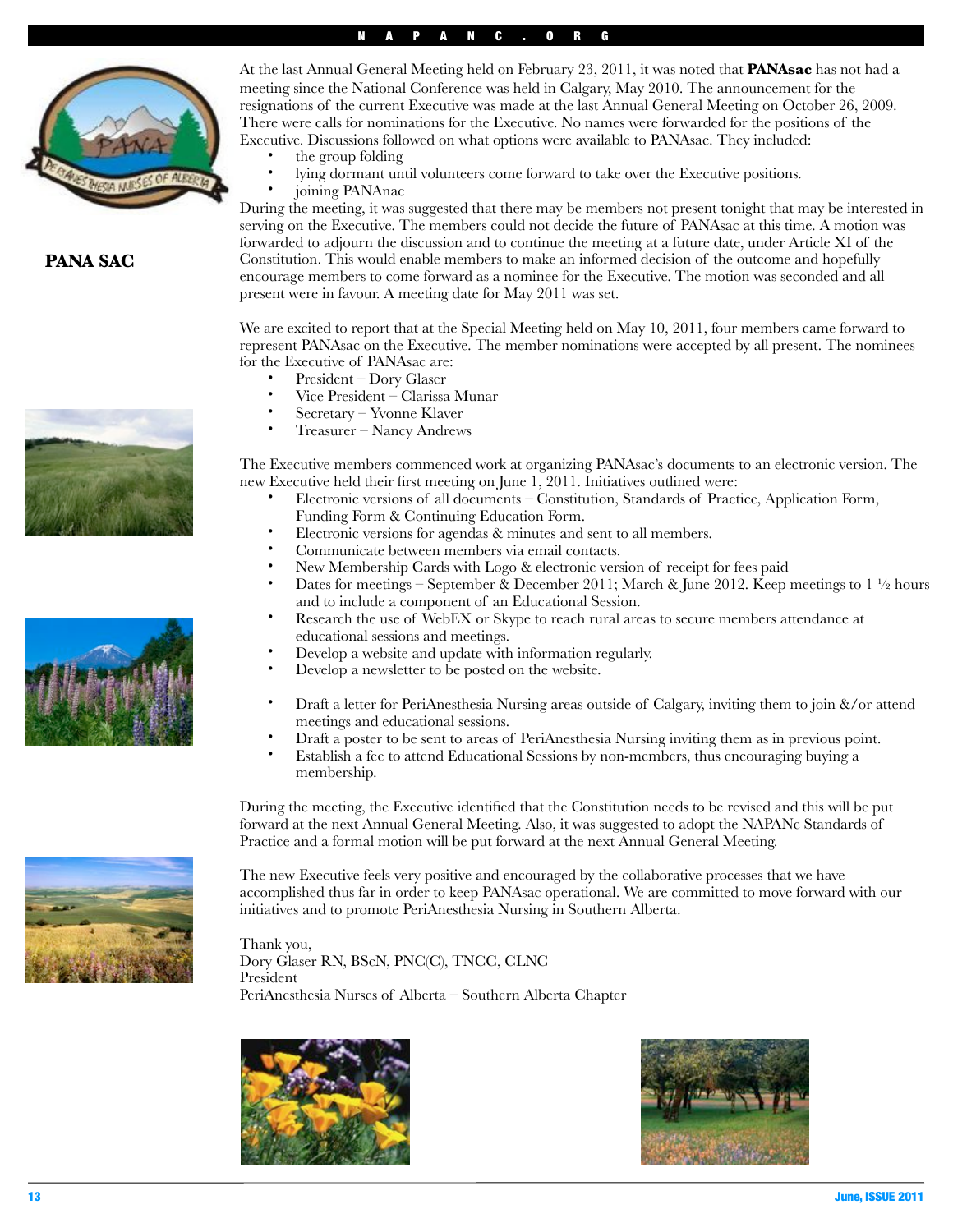

### *National Association of PeriAnesthesia Nurses of Canada*

### **"STANDARDS FOR PRACTICE" FOR PERIANESTHESIA NURSES, 2nd Edition 2011**

*1506 Craigleith Road, Tel/Fax: (905) 257-7522 Email: info@napanc.org* 

# **DONOR PLEDGE FORM**

| Standards document as recognition of donation: Yes                                                                                                   |                                                                                                                                                                                                                                      | N <sub>0</sub> |                                                                                                 |
|------------------------------------------------------------------------------------------------------------------------------------------------------|--------------------------------------------------------------------------------------------------------------------------------------------------------------------------------------------------------------------------------------|----------------|-------------------------------------------------------------------------------------------------|
| <b>Contact Name/Department or Division (if Company or Hospital):</b>                                                                                 |                                                                                                                                                                                                                                      |                |                                                                                                 |
| <b>Address:</b>                                                                                                                                      | <u> 1989 - Johann Stoff, deutscher Stoffen und der Stoffen und der Stoffen und der Stoffen und der Stoffen und der</u>                                                                                                               |                |                                                                                                 |
| $City/Postal Code:$ $\hspace{1.5cm}$ $\hspace{1.5cm}$ $\hspace{1.5cm}$ $\hspace{1.5cm}$ $\hspace{1.5cm}$ $\hspace{1.5cm}$ Tel: $\hspace{1.5cm}$ Tel: |                                                                                                                                                                                                                                      |                |                                                                                                 |
| Email:                                                                                                                                               | <b>Example 18 and 20 and 20 and 20 and 20 and 20 and 20 and 20 and 20 and 20 and 20 and 20 and 20 and 20 and 20 and 20 and 20 and 20 and 20 and 20 and 20 and 20 and 20 and 20 and 20 and 20 and 20 and 20 and 20 and 20 and 20 </b> |                |                                                                                                 |
| Choose one of the following types of Sponsorship for the 2 <sup>nd</sup> Edition of the Standards for Practice:                                      |                                                                                                                                                                                                                                      |                |                                                                                                 |
|                                                                                                                                                      |                                                                                                                                                                                                                                      |                |                                                                                                 |
|                                                                                                                                                      | Other (Describe, i.e. printing, distribution)  (Value) \$                                                                                                                                                                            |                |                                                                                                 |
| <b>Credit Card Information:</b>                                                                                                                      |                                                                                                                                                                                                                                      |                | Method of Monetary Donation: Cheque Cash Credit Card (Please fill in the following information) |
|                                                                                                                                                      |                                                                                                                                                                                                                                      |                |                                                                                                 |
|                                                                                                                                                      |                                                                                                                                                                                                                                      |                |                                                                                                 |
|                                                                                                                                                      |                                                                                                                                                                                                                                      |                |                                                                                                 |
|                                                                                                                                                      |                                                                                                                                                                                                                                      |                |                                                                                                 |
|                                                                                                                                                      |                                                                                                                                                                                                                                      |                | Plages return to: NAPANe Fundraising Committee 1506 Craigleith Road, Oakville, On I 6H 7W3      |

**Please return to: NAPANc Fundraising Committee, 1506 Craigleith Road, Oakville, On, L6H 7W3. Email: [info@napanc.org](mailto:info@napanc.org) , Tel/Fax: (905) 257-7522. Form also available on website: [www.napanc.org,](http://www.napanc.org) "Standards" -> "Standards Donor Application Form" or on the home page under "Quick Links" -> "Standards Donations". A receipt will be sent with every donation.**

**THANK YOU FOR YOUR SUPPORT**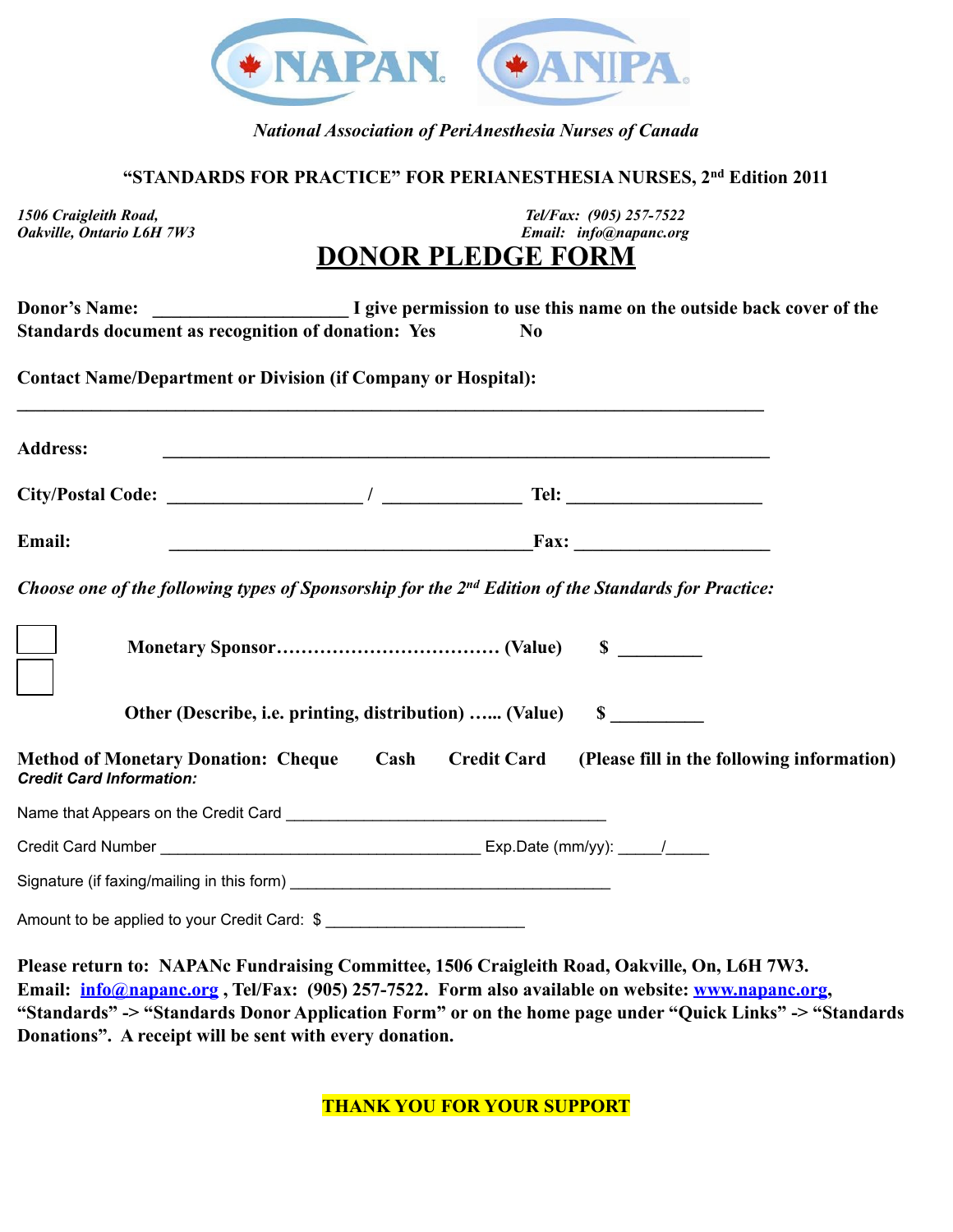

# **Call for Nominations Committee Members**

We are seeking at least 2 and no more than 4 Committee Members, representing as many different jurisdictions of the country as possible. We will assign committee members to canvass areas of the country in order that we can present the slate of candidates to the membership at the AGM.

**Term of office:** March 8, 2011 - Oct. 2, 2011 NAPANc Annual General Meeting

**Terms of Reference:** may be obtained from The Chair, [lvanloon2001@yahoo.com](mailto:lvanloon2001@yahoo.com)

# *Call for Nominations*

With this Call for Nominations, I encourage you all to think about the future of NAPANc. At this time, the President-Elect position remains vacant. The usual term of two years allows the President-Elect the time to become familiar with the membership, the issues, other stakeholders and the processes that are involved with running NAPANc. In this current situation, a name can be brought forward to the Nomination Chair and the formalities will then be taken.

# **We are seeking the following Executive positions for the terms 2011-2013:**

- *- President*
- *- President-Elect*

We are seeking Chairpersons for the following Committees:

- Fundraising
- Standards

Terms of Reference and job descriptions are available. You can obtain information at [www.napanc.org](http://www.napanc.org) or by emailing the Chairperson at [lvanloon2001@yahoo.com](mailto:lvanloon2001@yahoo.com)

Laura Van Loon, Chair Nominations Committee NAPANc

# **REMINDER:**

**Join your provincial organizations & automatically you become a member of NAPANc.**

**Volunteer: every organization needs your help. Each organization needs help, strength in numbers**

**Remember what NAPANc means:**

# **"Open your eyes" in Cree.**

# **How Canadian is that for PeriAnesthesia Nurses!!!**

Also, you can place your advertisement for non-time sensitive job postings, or conferences/workshops.

Contact: Editor

Susan Nahorney, R.N.

[susan.nahorney@ultrafastwireless.com](mailto:susan.nahorney@ultrafastwireless.com)

NAPANc is affiliated with the Canadian Nurses Association

(CNA)

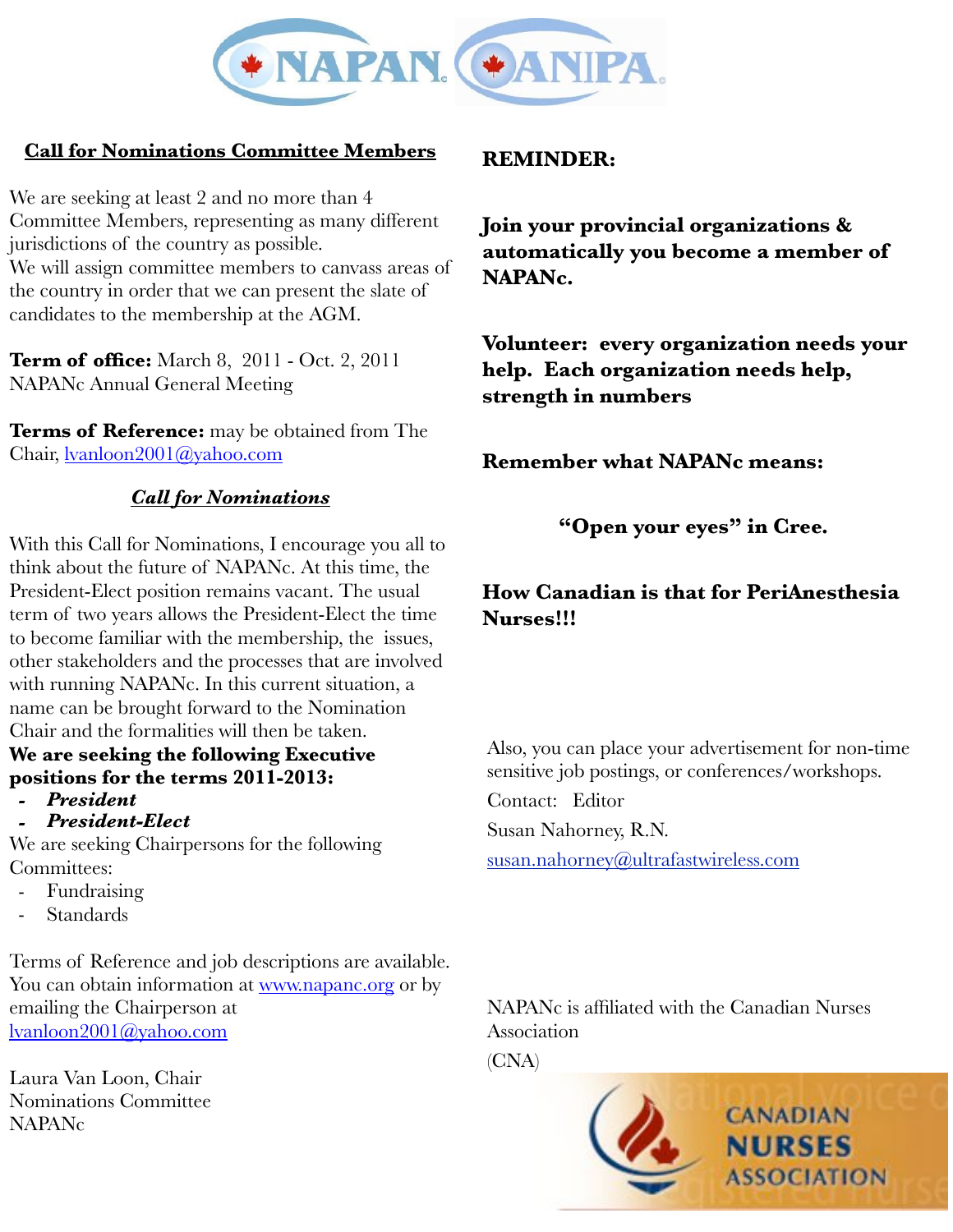

#### **NAPAN© BURSARY: To attend the NATIONAL PERIANESTHESIA CONFERENCE, 2011. TORONTO, ONTARIO**

**NAPAN©** is proud to announce this unique Bursary for Registration Fees (at the Early Bird Rate) applicable to any and all PeriAnesthesia Nurses currently registered and working in Canada for the National Conference to be held on October 2, 2011 in Toronto, Ontario.

#### **Bursary Description:**

- 1. The Bursary covers the cost of Registration for the 2011 National Conference, to be held in Toronto, Ontario (travel and accommodation costs are the responsibility of the Bursary winner). Value of this Bursary is \$135.00.
- 2. One recipient per PeriAnesthesia Nursing Provincial Association will be awarded this Bursary. Please see: [http://napanc.org/index.php?](http://napanc.org/index.php?option=com_content&view=category&layout=blog&id=45&Itemid=65) [option=com\\_content&view=category&layout=blog&id=45&Itemid=65](http://napanc.org/index.php?option=com_content&view=category&layout=blog&id=45&Itemid=65)

[or go to](http://napanc.org/index.php?option=com_content&view=category&layout=blog&id=45&Itemid=65) [www.napanc.org,](http://www.napanc.org) [then "Membership", then "Application Forms](http://napanc.org/index.php?option=com_content&view=category&layout=blog&id=45&Itemid=65)" for the complete list of provincial associations across Canada, with information on how to join as a member.

3. Bursary winners will receive a complete refund of their paid full conference registration fees, at the Early Bird Rate of \$135.00. Please ensure that you apply/register for the conference prior to the Early Bird deadline of August 1, 2011 in order to qualify. Refunds will be given in the manner in which they were paid (i.e. cheque, or Credit Card). The 9 bursary winners will be notified by email by September 1, 2011.

#### **How to Qualify for this Bursary:**

1. You must be a member of your provincial association, or the association in the nearest jurisdiction. To see how to apply, use this link (copy and paste into your browser) and choose the provincial association nearest to you:

[http://napanc.org/index.php?option=com\\_content&view=category&layout=blog&id=45&Itemid=65](http://napanc.org/index.php?option=com_content&view=category&layout=blog&id=45&Itemid=65)

[or log onto:](http://napanc.org/index.php?option=com_content&view=category&layout=blog&id=45&Itemid=65) [www.napanc.org,](http://www.napanc.org) [go to "Membership", then choose "Application Forms" to join .](http://napanc.org/index.php?option=com_content&view=category&layout=blog&id=45&Itemid=65) 

2. Each Provin[cial PeriAnesthesi](http://www.napanc.org)a Nursing Association will choose ONE applicant based on:

(1) selection criteria and (2) responses provided to the questions in the Bursary application form (below).

3. The bursary recipient is responsible for his/her own travel and accommodation expenses. This Bursary covers the Conference Registration Fee only: a value of \$135.00!!

#### **How to Apply for this Bursary:**

1. You must be a member of your Provincial PeriAnesthesia Nursing Association. Once you have joined your association, complete the attached Application Form (below) and email it to [info@napanc.org](mailto:info@napanc.org) or print and mail or save and email the form available online at: NAPANc Bursary, or [http://](http://www.napanc.org/index.php?option=com_content&view=category&layout=blog&id=128&Itemid=185) [www.napanc.org/index.php?option=com\\_content&view=category&layout=blog&id=128&Itemid=185](http://www.napanc.org/index.php?option=com_content&view=category&layout=blog&id=128&Itemid=185)

[to your provincial association contact or to NAPANc's Office: 1506 Craigleith Road, Oakville, ON, L6H](http://www.napanc.org/index.php?option=com_content&view=category&layout=blog&id=128&Itemid=185) 7W3 by the deadline of August 15, 2011.

2. Register for the Conference at the Member's Early Bird Rate of \$135 prior to the deadline of August 1, 2011. Go to [www.opana.org](http://www.opana.org) for this registration form.

If you are chosen as the recipient of the Bursary, your conference fees will be reimbursed by the same method of payment with which you chose to pay (i.e. cheque or Credit Card).

#### **It's as easy as that!**

**Don't delay: Join your Provincial PeriAnesthesia Nursing Association today, and then apply for this amazing NAPAN© Bursary as quickly as you can!** 

**Deadline for Applications for this Bursary: August 15, 2011, but be sure to register for the conference at the Early Bird rate by August 1, 2011 !**